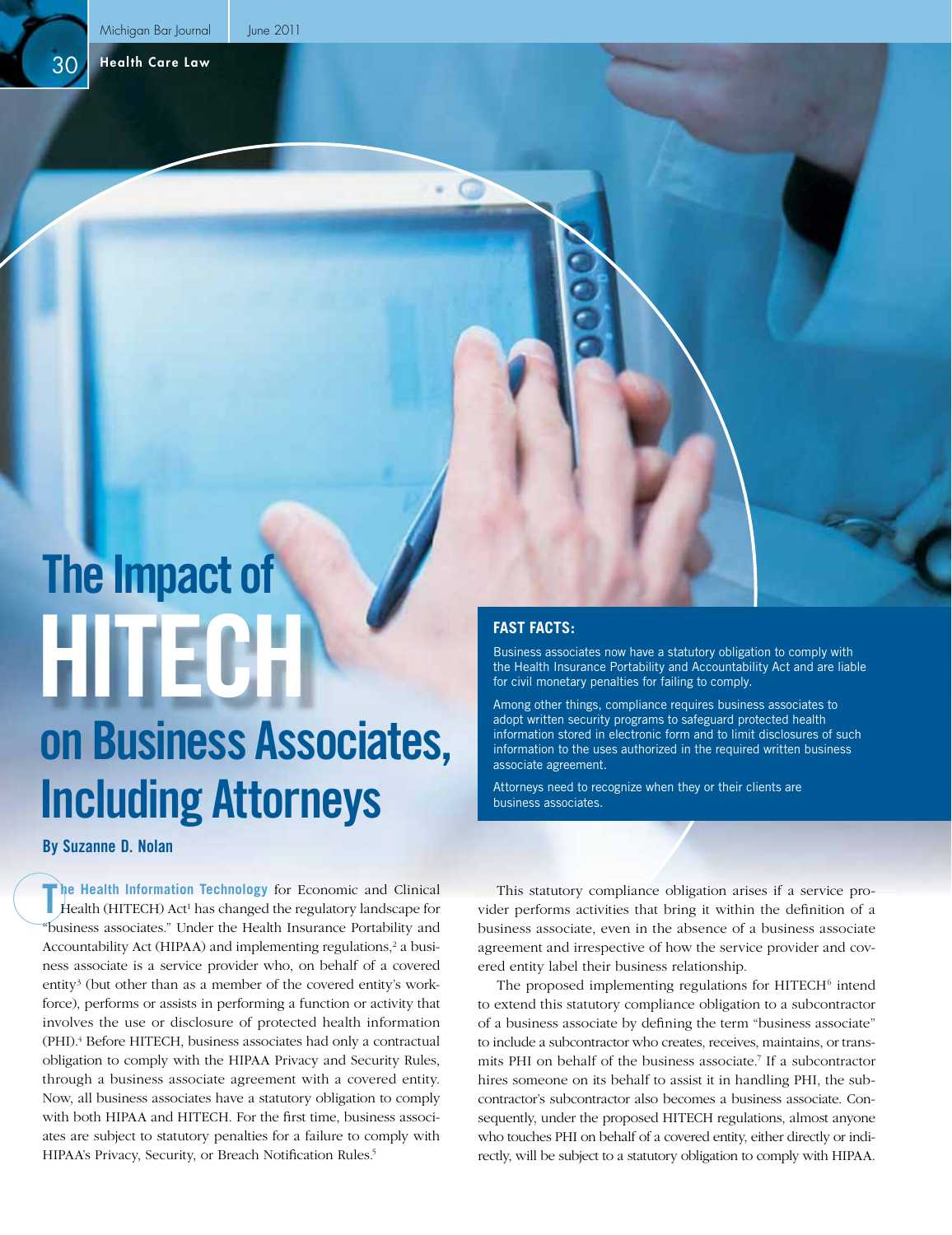31

Clients such as accountants, IT providers, copy centers, medical record storage companies, and document destruction companies frequently have access to PHI in the course of providing services and will need guidance regarding their compliance obligations.

HITECH's expansion of HIPAA compliance obligations may take attorneys who do not concentrate in health care law and their clients by surprise. Many attorneys do not realize that using or accessing PHI in the course of representing a client can make them a business associate.<sup>8</sup> Many clients who are business associates are not aware that they are now subject to statutory compliance obligations in addition to any contractual obligations they may have under a service agreement with the covered entity. Moreover, clients who are subcontractors of business associates are apt to be completely unaware of the proposal to regulate them as business associates.

Attorneys should be mindful that clients such as accountants, IT providers, copy centers, medical record storage companies, and document destruction companies frequently have access to PHI in the course of providing services and will need guidance regarding their compliance obligations.

# Evaluating Compliance Obligations

Attorneys must become familiar with HITECH and HIPAA to recognize when a client may be a business associate. Attorneys should determine whether activities performed by a client make that client a business associate and, if so, advise the client about compliance obligations including the requirement to enter into a business associate agreement, described in detail below. When representing a business associate, an attorney will need to determine if his or her representation of the client involves use of or access to PHI. If it does, then the attorney must enter into a business associate agreement with the client and otherwise comply with HIPAA.

Attorneys also should be mindful of when they are apt to encounter PHI during the course of representing a client. Attorneys tend to think of themselves as not being subject to HIPAA except when working with health insurance claims, billing information, or information directly describing a patient's health condition or treatment. However, because the definition of PHI is fairly broad,<sup>9</sup> attorneys are apt to handle PHI when they (1) represent a covered entity or a business associate in enforcing a restrictive covenant against an employee who is soliciting patients of the covered entity or who has disclosed patient data to a new employer, (2) provide representation in the sale or purchase of a covered entity or business associate and have access to a patient list or a detailed list of accounts receivable, or (3) represent a covered entity or business associate in audits or governmental investigations.

## Regulation of Business Associates

To comply with HIPAA, business associates must implement written privacy and security programs, the requirements of which are specified in the Privacy and Security Rules. These two rules interact to protect PHI and regulate business associates. The Privacy Rule applies to all forms of PHI, whether oral, written, or electronic. It sets forth standards for determining under which conditions PHI can be used or disclosed. The Security Rule applies only to electronic PHI (ePHI), which is PHI created, received, held, or transmitted in electronic format (i.e., transmitted over or downloaded from the Internet or stored on a computer or portable computing device, including smart phones and PDAs, or computer media such as thumb drives, CDs, and DVDs). The rule sets forth the standards for ensuring the confidentiality, integrity, and accessibility of ePHI.

#### Business Associate Agreements

Both the Privacy and Security Rules require covered entities to enter into a business associate agreement (BAA) with their business associates.10 The Privacy Rule sets forth the bulk of the requirements for the BAA, while the Security Rule adds specific requirements pertaining to ePHI.<sup>11</sup> The proposed regulations similarly regulate the business associate-subcontractor relationship, requiring that the business associate and its subcontractor enter into and comply with a BAA.

The BAA must restrict uses and disclosures of PHI by the business associate to those set forth in the BAA and required by law.12 The BAA cannot authorize the business associate to use or disclose PHI in any manner that the covered entity could not, except for data aggregation and for the business associate's own administration and legal responsibilities.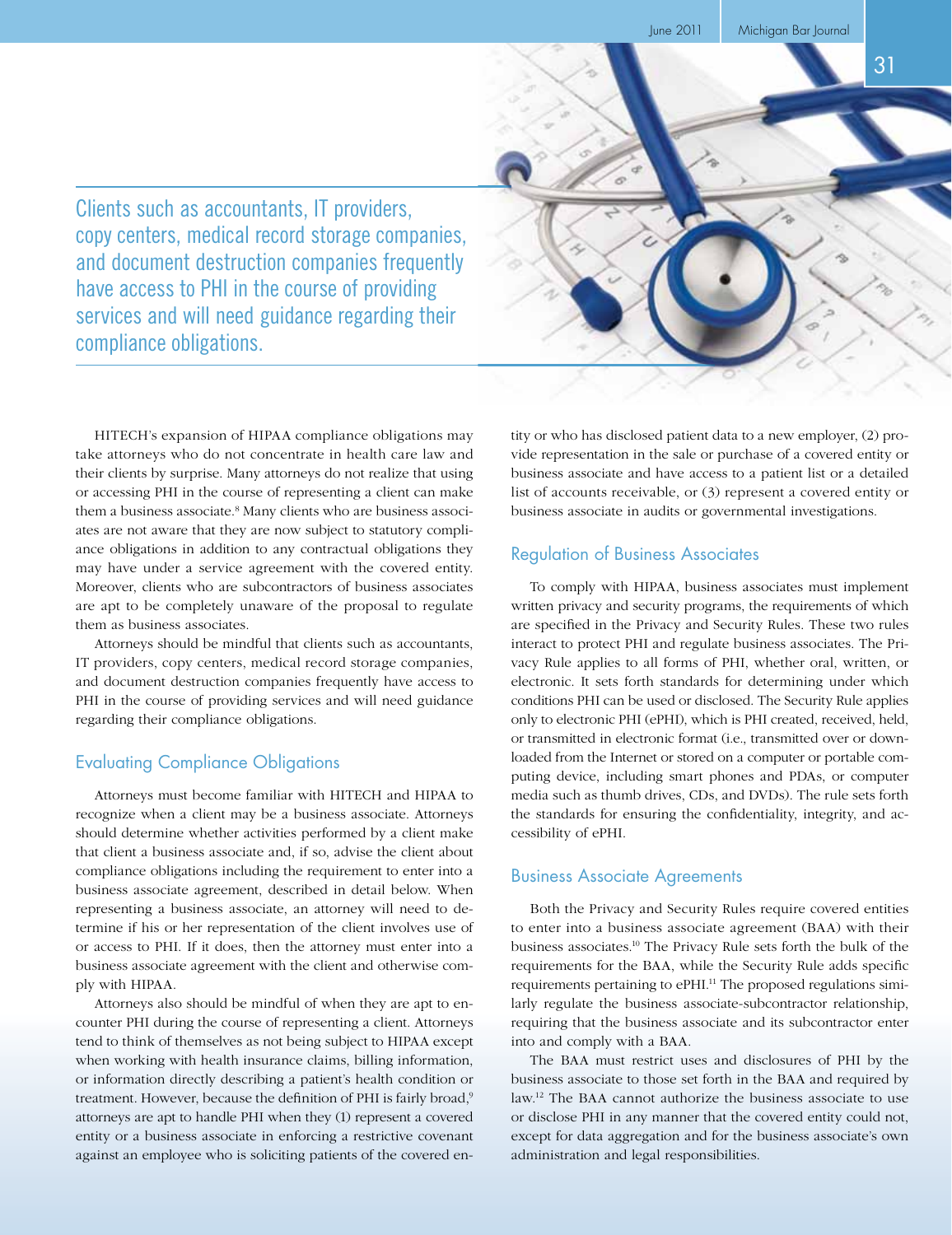32

In addition to the foregoing requirements, the BAA must provide that the business associate will:

- use appropriate safeguards to prevent unpermitted use or disclosure of PHI;
- comply with applicable requirements of the Security Rule;
- report to the covered entity known uses or disclosures of PHI not permitted by the BAA, breaches of unsecured PHI, and security incidents involving ePHI;
- ensure that its subcontractors and agents who work with PHI agree to the same restrictions (or a subset of such restrictions) and conditions that apply to the business associate;
- destroy or return PHI, if feasible, at the termination of the agreement, and if not feasible, use it only for the purpose that made it infeasible to return it;
- open its books and records to inspection by the U.S. Department of Health and Human Services; and
- make PHI available for access, amendment, and accounting of disclosures.

Additionally, the BAA must contain a provision permitting termination of the contract if a covered entity knows of a pattern of behavior by a business associate that violates the BAA.13 The proposed regulations entail a similar provision requiring a business associate to terminate the BAA if it knows of such a pattern of behavior by a subcontractor.<sup>14</sup> A covered entity or business associate that fails to either cure the breach or to terminate the BAA under these conditions is in violation of HIPAA.

The responsibility for entering into a BAA is placed on the covered entity with respect to its business associate and, under the proposed regulations, on a business associate with respect to its subcontractors. Disclosing PHI in the absence of a HIPAAcompliant BAA or permitting a business associate (or, under the proposed regulations, a subcontractor) to create, receive, maintain, or transmit ePHI in the absence of a HIPAA-compliant BAA is a violation of HIPAA.

# Requirement of a Security Program

HITECH requires a business associate, with respect to the ePHI it handles, to comply with the HIPAA Security Rule's administrative, physical, and technical safeguards; its organizational requirements; and its policies, procedures, and documentation requirements.<sup>15</sup> The Security Rule sets forth implementation specifications for the foregoing, some of which are required to be incorporated into the security program and some of which permit the use of a reasonable and appropriate alternative measure.

A business associate is required to develop a written security program that describes how it will meet each of the standards, safeguards, and requirements. Although technological controls such as passwords and firewalls and facility controls such as locks to restrict access to an office suite or server room are certainly important in protecting the security of ePHI, the majority of the standards are administrative and require (1) documented policies and procedures to manage the selection, development, implementation, and maintenance of security measures to protect ePHI; (2) the training of the business associate's workforce on those policies and procedures; $^{16}$  and (3) the updating of a security program in response to new security risks.17

Risk analysis is a required part of security-rule compliance and generally drives the development of a security program. Risk analysis is a comprehensive process that requires a business associate to inventory the PHI and ePHI that it holds or accesses, assess the risks to such ePHI that are present in the business associate's environment, assess the threats and vulnerabilities to such ePHI, assess the risk of and the extent of harm that could be caused by such threats, and consider the physical and technical security measures available to protect against and manage such risks. Such a risk analysis must be documented as part of the required written security program. Because the Security Rule does not generally require the use of specific security measures, business associates can adopt security practices consistent with the requirements of the Security Rule that are reasonable and appropriate given the resources of the business associate, its facilities and systems, and the manner in which it handles ePHI. A security program can be most effectively developed through consulting with computer security or IT experts who can conduct a risk analysis and recommend appropriate safeguards.

Given the risks associated with noncompliance, attorneys would be well advised to consult with health care attorneys and other HIPAA experts for advice on compliance obligations and the implementation of HIPAA-compliant privacy and security programs.